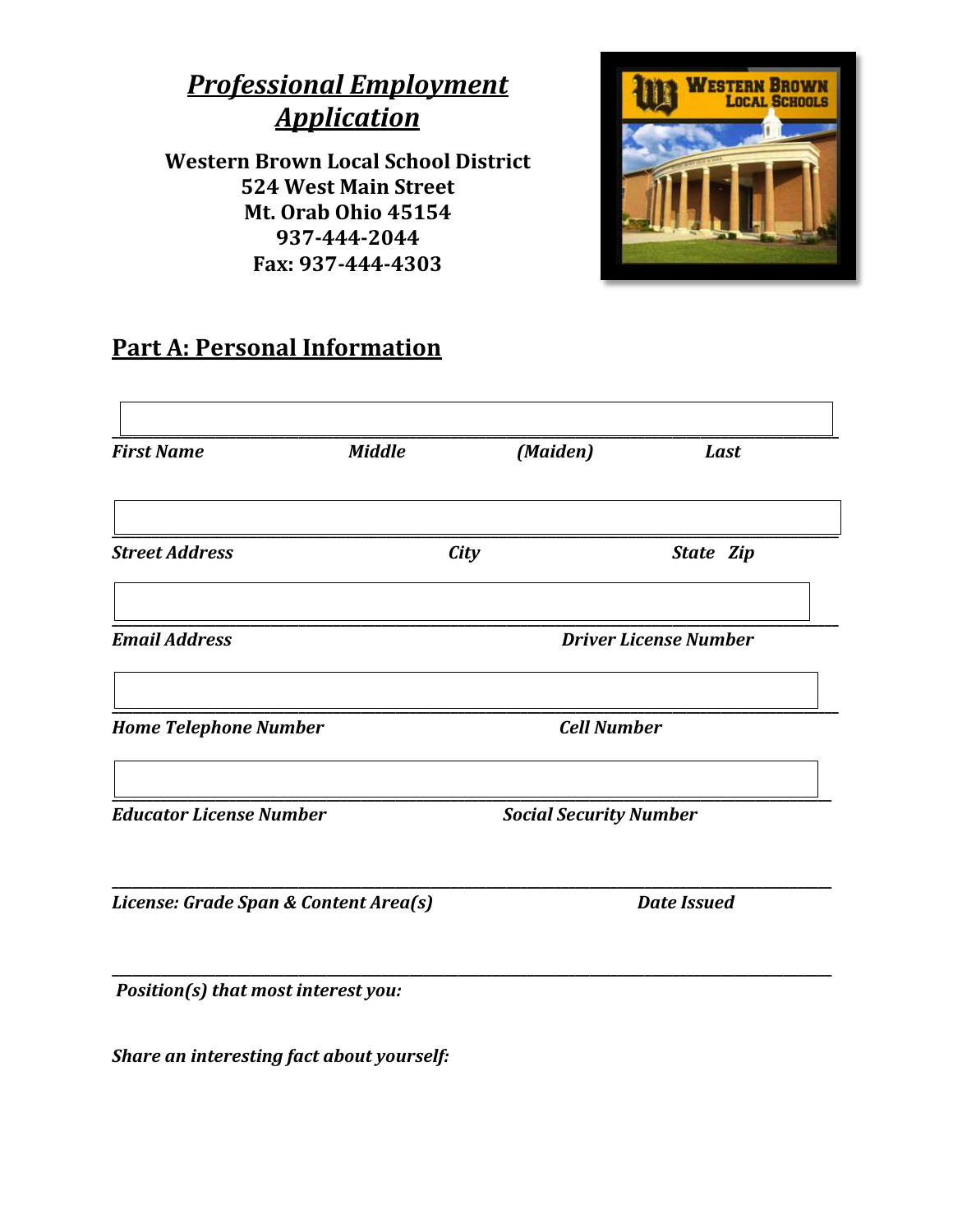# **Part B: Educational History**

|                      | <b>College / University</b> | <b>Degree</b> | Major /<br><b>Minor</b> | <b>Dates</b><br><b>Attended</b> |
|----------------------|-----------------------------|---------------|-------------------------|---------------------------------|
| Undergraduate        |                             |               |                         |                                 |
|                      |                             |               |                         |                                 |
|                      |                             |               |                         |                                 |
|                      |                             |               |                         |                                 |
|                      |                             |               |                         |                                 |
|                      |                             |               |                         |                                 |
| Graduate             |                             |               |                         |                                 |
|                      |                             |               |                         |                                 |
|                      |                             |               |                         |                                 |
|                      |                             |               |                         |                                 |
|                      |                             |               |                         |                                 |
|                      |                             |               |                         |                                 |
| Other /<br>Licensure |                             |               |                         |                                 |
|                      |                             |               |                         |                                 |
|                      |                             |               |                         |                                 |
|                      |                             |               |                         |                                 |
|                      |                             |               |                         |                                 |
|                      |                             |               |                         |                                 |

**Clubs, Activities, or Associations During and After College:** 

**Awards / Achievements:**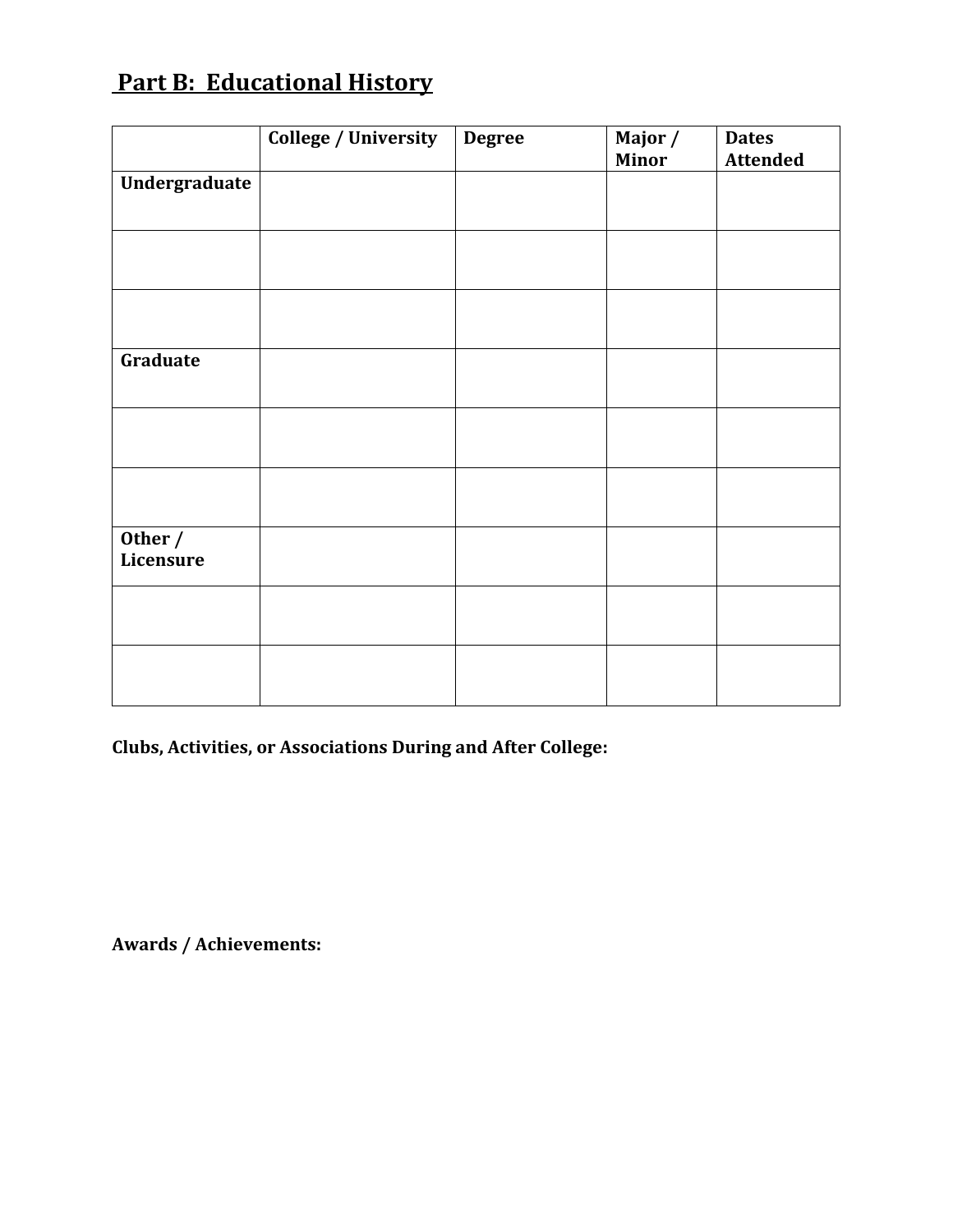### **Part C: Employment History**

#### **Current Employer / District (If Applicable) Title / Position**

**Number of years employed at current employer?** 

**Please list full time education work experiences, beginning with current/most recent (reverse order)**

**\_\_\_\_\_\_\_\_\_\_\_\_\_\_\_\_\_\_\_\_\_\_\_\_\_\_\_\_\_\_\_\_\_\_\_\_\_\_\_\_\_\_\_\_\_\_\_\_\_\_\_\_\_\_\_\_\_\_\_\_\_\_\_\_\_\_\_\_\_\_\_\_\_\_\_\_\_\_\_\_\_\_\_\_\_\_\_\_\_\_\_\_\_\_\_\_\_\_\_\_\_\_\_\_\_**

| <b>School District /</b><br>Organization &<br><b>Address</b> | <b>Position or</b><br><b>Title</b> | No. of<br><b>Years</b> | <b>Dates</b><br>From $\overline{a}$<br>T <sub>0</sub> | <b>Reason for Leaving</b> |
|--------------------------------------------------------------|------------------------------------|------------------------|-------------------------------------------------------|---------------------------|
|                                                              |                                    |                        |                                                       |                           |
|                                                              |                                    |                        |                                                       |                           |
|                                                              |                                    |                        |                                                       |                           |

#### **Other Work Experience and /or Projects Valuable to Your Career**

| <b>Experience / Description</b> | Why was it valuable? |  |  |
|---------------------------------|----------------------|--|--|
|                                 |                      |  |  |
|                                 |                      |  |  |
|                                 |                      |  |  |
|                                 |                      |  |  |
|                                 |                      |  |  |
|                                 |                      |  |  |
|                                 |                      |  |  |
|                                 |                      |  |  |

#### **Personal / Professional Work References**

Please list below the names and contact information of three people who can speak of your professional competency and two persons who know you (non family) and your character.

| Name / Address / Email | <b>Phone Number</b> | <b>Type of Acquaintance</b> |
|------------------------|---------------------|-----------------------------|
|                        |                     |                             |
|                        |                     |                             |
|                        |                     |                             |
|                        |                     |                             |

| May the Western Brown School District or its agents have<br>your permission to contact the above people? '    | Yes | N <sub>0</sub> |
|---------------------------------------------------------------------------------------------------------------|-----|----------------|
| May the Western Brown School District or its agents have<br>your permission to contact your current employer? | Yes | N <sub>0</sub> |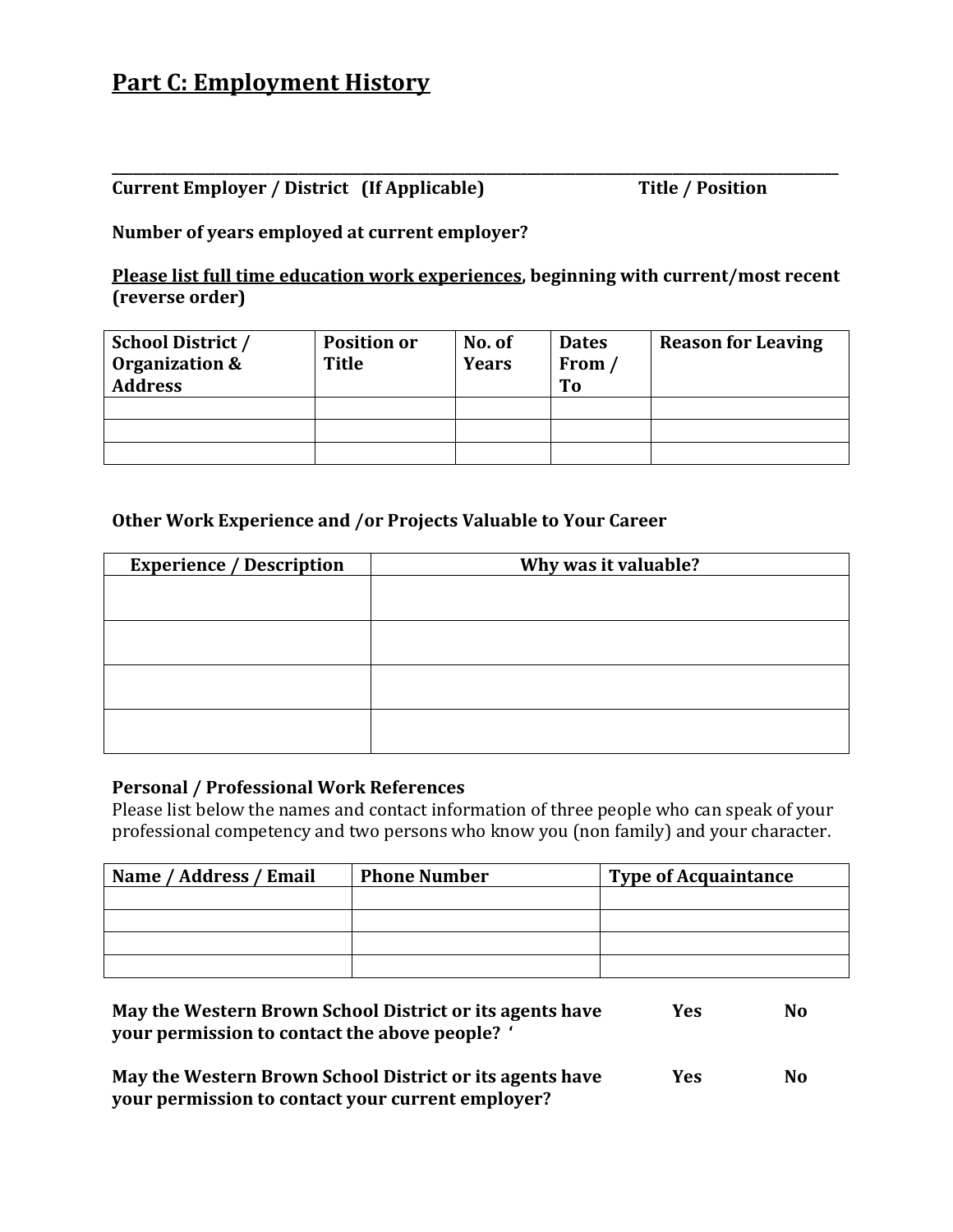**Why are you interested in working at Western Brown? What unique qualities or strengths can you bring to this position?**

**To the best of my knowledge, all information contained within this application is factual and complete.**

**\_\_\_\_\_\_\_\_\_\_\_\_\_\_\_\_\_\_\_\_\_\_\_\_\_\_\_\_\_\_\_\_\_\_\_\_\_\_\_\_\_\_\_\_\_\_\_\_\_\_\_\_\_\_\_\_\_\_\_\_\_\_\_\_\_\_\_\_\_\_\_\_\_\_\_\_\_\_\_\_\_\_\_\_\_\_\_\_\_\_\_\_\_\_\_\_\_\_\_\_\_\_\_**

**Signature Date**

**Please return your application package to Jina Bohl, Assistant Superintendent of Western Brown Local Schools, 524 West Main Street, Mt. Orab, Ohio 45154 or by email[, jina.bohl@wbbroncos.com](mailto:jina.bohl@wbbroncos.com)**

**If you have any questions, please feel free to contact Jina at 937-444-2044, ext 25031**

### **Authorization for Release of Information and Verification of Application Content Western Brown Professional Application Process**

### *Read Carefully*

**I authorize Western Brown Local School District to investigate all statements and information contained in this application.** 

**I also give WBLSD permission to contact my present / previous employers, references, or other agencies when necessary, regarding facts of my employment, quality of work, dependability, attendance, eligibility for rehire and other pertinent information such as: credit history, driving record, or social media presence.**

**I understand that misrepresentation or omission of facts may constitute sufficient cause for rejection of this application, and for termination at any time during employment.**

*Any person who knowingly makes a false statement is guilty of falsification under section 2921.13 of the Revised Code, which is a misdemeanor of the first degree.*

**\_\_\_\_\_\_\_\_\_\_\_\_\_\_\_\_\_\_\_\_\_\_\_\_\_\_\_\_\_\_\_\_\_\_\_\_\_\_\_\_\_\_\_\_\_\_\_\_\_\_\_\_\_\_\_\_\_\_\_\_\_\_\_\_\_\_\_\_\_\_\_\_\_\_\_\_\_\_\_\_\_\_\_\_\_\_\_\_\_\_\_\_\_\_\_\_\_\_\_\_\_\_\_\_**

**\_\_\_\_\_\_\_\_\_\_\_\_\_\_\_\_\_\_\_\_\_\_\_\_\_\_\_\_\_\_\_\_\_\_\_\_\_\_\_\_\_\_\_\_\_\_\_\_\_\_\_\_\_\_\_\_\_\_\_\_\_\_\_\_\_\_\_\_\_\_\_\_\_\_\_\_\_\_\_\_\_\_\_\_\_\_\_\_\_\_\_\_\_\_\_\_\_\_\_\_\_\_\_\_**

**Full Name (Please Print)**